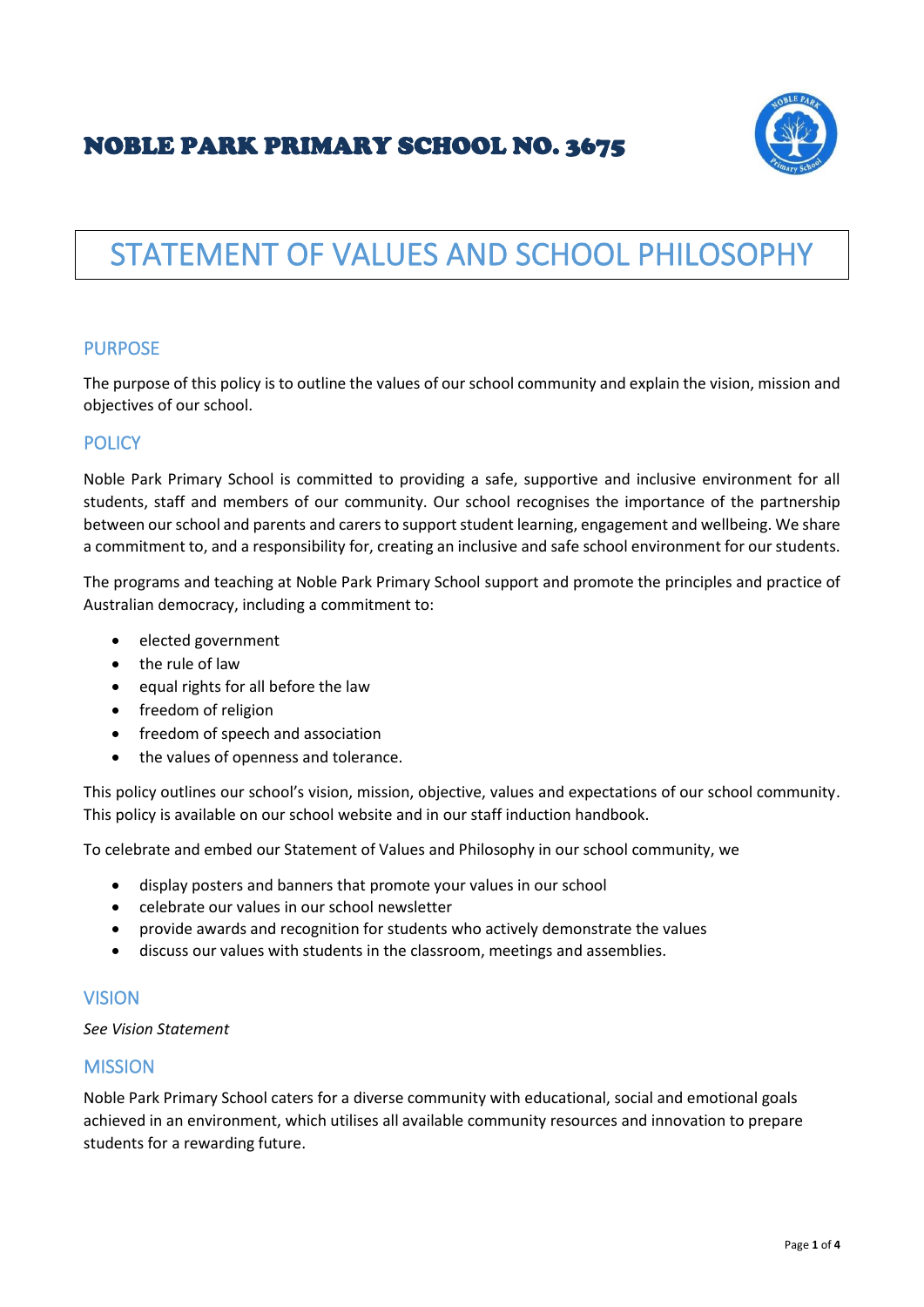#### **OBJECTIVE**

Noble Park Primary School's objective is to provide stimulating educational and physical environments that foster opportunities for learning, social growth, aesthetic awareness and playfulness.

# VALUES

Noble Park Primary School's values are **Respect, Integrity, Responsibility, Optimism and Playfulness.**

#### **Respect**

Be polite and treat people how you would like to be treated Appreciate and celebrate our similarities and differences and understand that there is strength in diversity Listen to, and consider the views of others

#### **Integrity**

Be honest and fair Be considerate of others Always do the right thing

#### **Responsibilty**

Consider how your actions will impact on others

Care for your own property, the school's property and the property belonging to others

Be reliable and follows through with tasks and commitments

#### **Optimism**

Being hopeful and believing that good things will happen Display a positive, caring and cheerful attitude Encourage others to keep trying

#### **Playfulness**

Having a sense of fun towards learning, friendships and life Use your imagination and creativity Know that it is safe to explore ideas and experiences to learn

# BEHAVIOURAL EXPECTATIONS

Noble Park Primary School acknowledges that the behaviour of staff, parents, carers and students has an impact on our school community and culture. We acknowledge a shared responsibility to create a positive learning environment for the children and young people at our school.

As principals and school leaders, we will:

- model positive behaviour and effective leadership
- communicate politely and respectfully with all members of the school community
- work collaboratively to create a school environment where respectful and safe behaviour is expected of everyone
- behave in a manner consistent with the standards of our profession and meet core responsibilities to provide safe and inclusive environments
- plan, implement and review our work to ensure the care, safety, security and general wellbeing of all students at school
- identify and support students who are or may be at risk
- do our best to ensure every child achieves their personal and learning potential
- work with parents to understand their child's needs and, where necessary, adapt the learning environment accordingly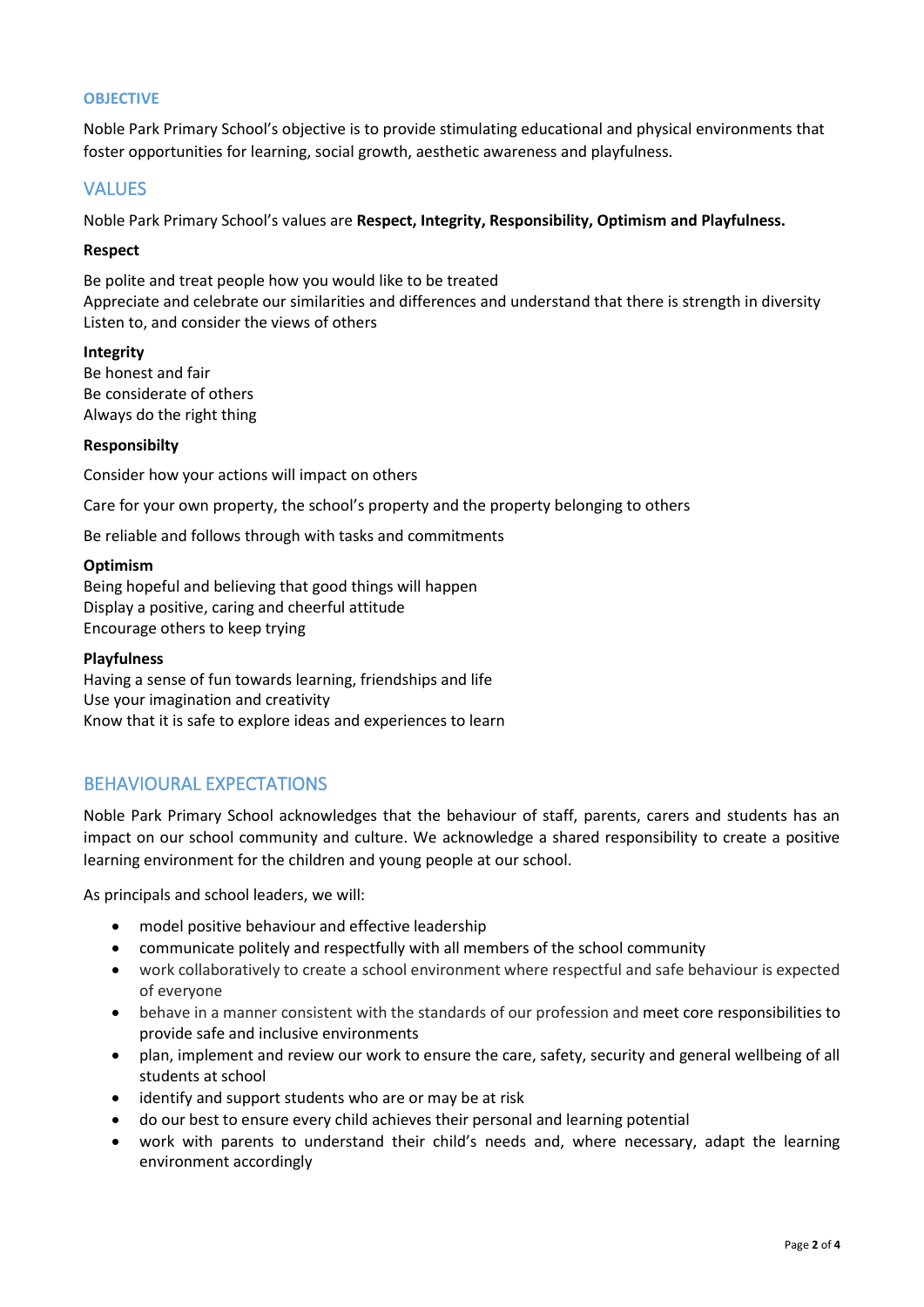- respond appropriately when safe and inclusive behaviour is not demonstrated and implement appropriate interventions and sanctions when required
- inform parents of the school's communication and complaints procedures
- ask any person who is acting in an offensive, intimidating or otherwise inappropriate way to leave the school grounds.

As teachers and non-teaching school staff, we will:

- model positive behaviour to students consistent with the standards of our profession
- communicate politely and respectfully with all members of the school community
- proactively engage with parents about student outcomes and student well being
- work with parents to understand the needs of each student and, where necessary, adapt the learning environment accordingly
- work collaboratively with parents to improve learning and wellbeing outcomes for students with additional needs
- communicate with the principal and school leaders in the event we anticipate or face any tension or challenging behaviours from parents
- actively engage parents in learning activities
- treat all members of the school community with respect.

As parents and carers, we will:

- model positive behaviour to our child
- communicate politely and respectfully with all members of the school community
- ensure our child attends school on time, every day the school is open for instruction
- take an interest in our child's school and learning
- work with the school to achieve the best outcomes for our child
- communicate constructively with the school and use expected processes and protocols when raising concerns
- support school staff to maintain a safe learning environment for all students
- follow the school's processes for communication with staff and making complaints
- treat all school leaders, staff, students, and other members of the school community with respect.
- actively update the school on contact details
- ensure phones are on in case the school has reason to make contact

#### As students, we will:

- model positive behaviour to other students
- communicate politely and respectfully with all members of the school community.
- comply with and model school values
- behave in a safe and responsible manner
- respect ourselves, other members of the school community and the school environment.
- actively participate in school
- not disrupt the learning of others and make the most of our educational opportunities.
- attend school and be punctual to all activities

#### As community members, we will:

- model positive behaviour to the school community
- treat other members of the school community with respect
- support school staff to maintain a safe and inclusive learning environment for all students